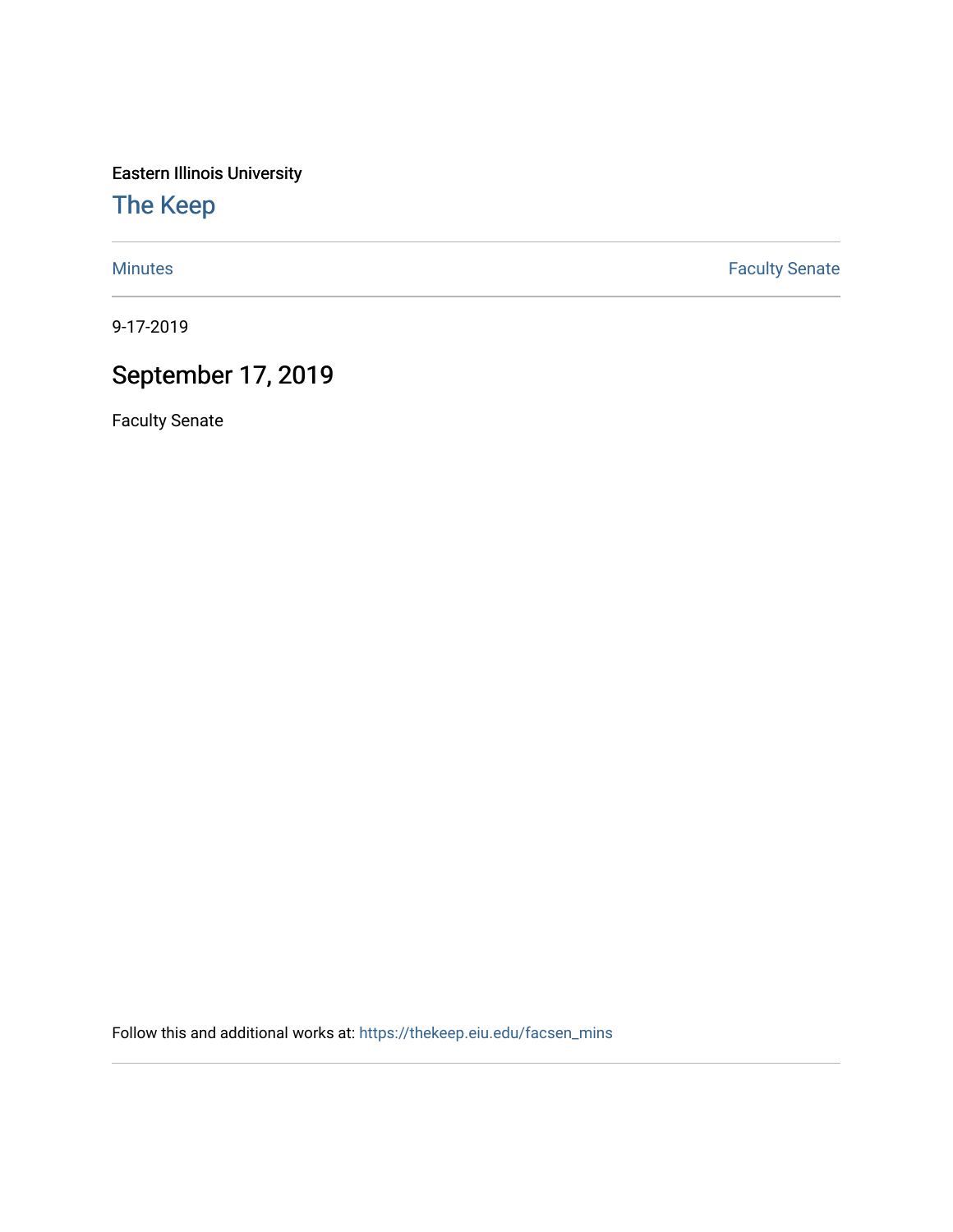

*the minutes summarize the proceeding, and do not constitute a verbatim transcript*

I. Call to Order

- Chair of Faculty Senate, C.C. Wharram, called the meeting to order at 2pm
- Senators in attendance: Abebe, VanGunten, Barnard, Chahyadi, Eckert, Holly, Hugo, Scher, Shaw K., Shaw N., Stowell, Wharram, White; student senator Khamisani
- Guests: JJ Bullock (DEN reporter); Provost Gatrell; C. Polydore; G. Sterling; K. Wetstein; several students from a Technology class
- II. Approval of Minutes, following minor corrections. Motion (Stowell/Barnard), VanGunten abstains

III. Committee Reports

- Executive
	- o Wharram: met with VP Drake to discuss textbook services, told advisory subcommittee forming; request from S. Rich to appoint someone to  $125<sup>th</sup>$  anniversary committee; attended BOT meeting; still trying to get minutes from last meeting of spring semester
- Elections & Nominations
	- o Stowell: systems maintenance briefly delayed elections launch on Monday morning. No candidates from CHHS or APERRC or Faculty Senate. Can only hope for write ins. Dean of CHHS did some heavy recruiting but no one volunteered. Voting ends Friday (9/20)
- Student Senate
	- $\circ$  Khamisani: met 9/11, mostly orientation. Bowling with the president tonight (9/17) at 5pm
- Student and Staff Relations
	- o VanGunten: met 9/11; discussed if "Shout Out" Program (recognizes employee achievements/extra effort) should continue. Collecting data now to make informed decision. Discussed "call-back" lists from layoffs (9/2015, 3/2016) and how these have complicated desk audits (which determine if job duties assigned have changed). BOT scheduled to vote on non-negotiated 1% raise; Staff senate donating \$240 to Blues BBQ and challenge Faculty Senate to match; voted to recommend to admin. that 11/30 be administrative holiday.
- Awards Committee
	- o N. Hugo: nothing to report
- Faculty Forum
	- o Abebe: forum event on 9/12 was very successful: attendance good, presentation by Prof. M. Dobbs informative, opening remarks by Pres. Glassman on point and affirmative. *Discussion*
		- VanGunten: recommend don't use Charleston/Mattoon rm in future (hard to see)
- Budget Transparency
	- o Barnard: met 9/6: FY 19 budget performance generally favorable due to increased tuition revenue. Next meeting 10/4 to receive report on health and counseling services.
- Naming Committee
	- o Wharram (from Scher): victory suite at Stadium will be renamed and remodeled for donor/Alumni

IV. Business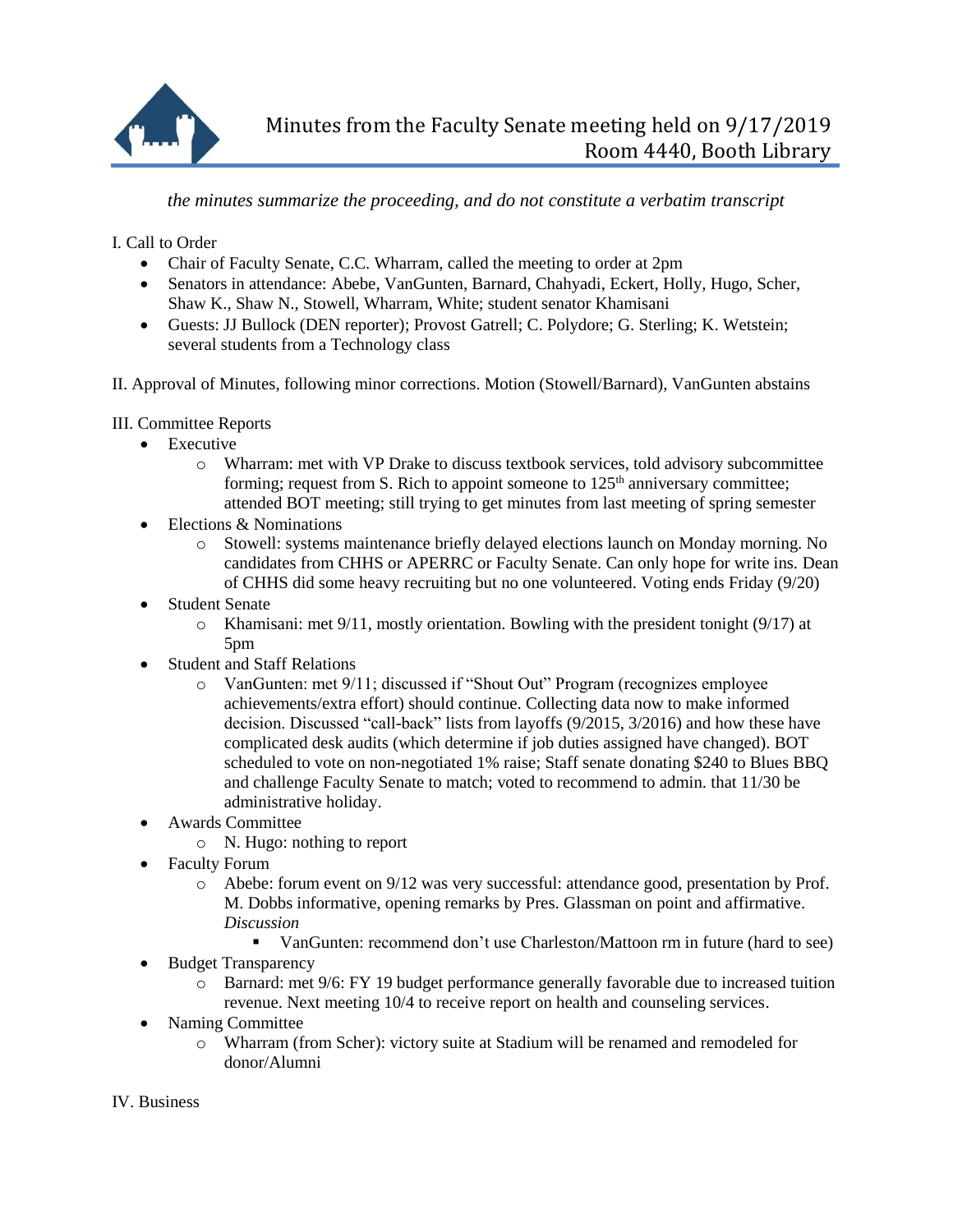- Provost's Report
	- o Provost Gatrell: CLAS and COE dean searches are underway; Assessment committee is meeting/working, addressing learning goals; Nursing Program moving ahead but yearlong process, will use concept and case-study based curriculum; lots of (developing) programs on campus to be proud of: Psychology, MBA, Electrical Engineering; thanks to all
- (more) Business
	- $\circ$  Wharram: S. Rich requesting Faculty Senate representative for 125<sup>th</sup> anniversary committee. Motion (Barnard/VanGunten). Call to Question (Stowell). Approved (unanimous)
- Testing Accommodations

## *Discussion*

- Wharram: met with K. Sanders and A. Jackson, they are happy to accommodate. Set up ad-hoc committee?
- **Provost Gatrell:** discussed with President. Testing services in place  $\sim$ 3yrs (2013-6); proposed a number of models (time/staffing), need to finalize budget
- Stowell: we once had advisory committee. Will look into that.
- $\blacksquare$  [N. Hugo enters 2:25PM]
- Abebe: this is something that could be handled by academic or student affairs?
- Barnard: Faculty Senate can help gather/communicate information to Provost
- K. Shaw:  $(I'm)$  willing to serve/chair
- [C. Polydore and Scher enters 2:33PM]
- Wharram: let's table conversation (testing accommodations)
- C. Polydore (RISE Conference)
	- o Polydore (provides history and mission of RISE [Reaching Inclusivity for Student Excellence] and importance in context of increasing diverse population of students); conference on 10/11, with keynote speaker and 18 sessions on variety of topics. Go. *Discussion*
		- Barnard: went to previous conferences—excellent, valuable; would like to see more faculty attend.
- G. Sterling (general education coordinator)
	- o Sterling: Gen Ed. Committee almost fully formed, will serve as subcommittee of CAA, (I) will chair and report to Provost; want to encourage faculty conversation about gen. ed; putting together reading group and reading list; perhaps faculty forum on topic? *Discussion*
		- Stowell: is there a moratorium on new Gen eds?
			- Sterling: yes, through Spring (2020)
		- Scher: changing structure of Gen eds? Implications for articulation agreements?
		- Sterling: not necessarily restructuring—assessing (broader) goals of gen ed. University has fair bit of leeway as to how structure, but cognizant of possible transfer problems
		- Scher: learning goals?
		- Sterling: challenges with assessing learning goals: critical thinking, working on writing and speaking now; quantitative not yet
		- **Provost Gatrell: need to articulate learning goals and decide where locus of** assessment should be
		- Sterling: hard for assessment committee to start before Gen ed. committee does
		- Scher: assessment meaningful only if we have pre-test score
		- Provost Gatrell: many ways to do assessment (e.g. growth and competency models). Feedback loop critical